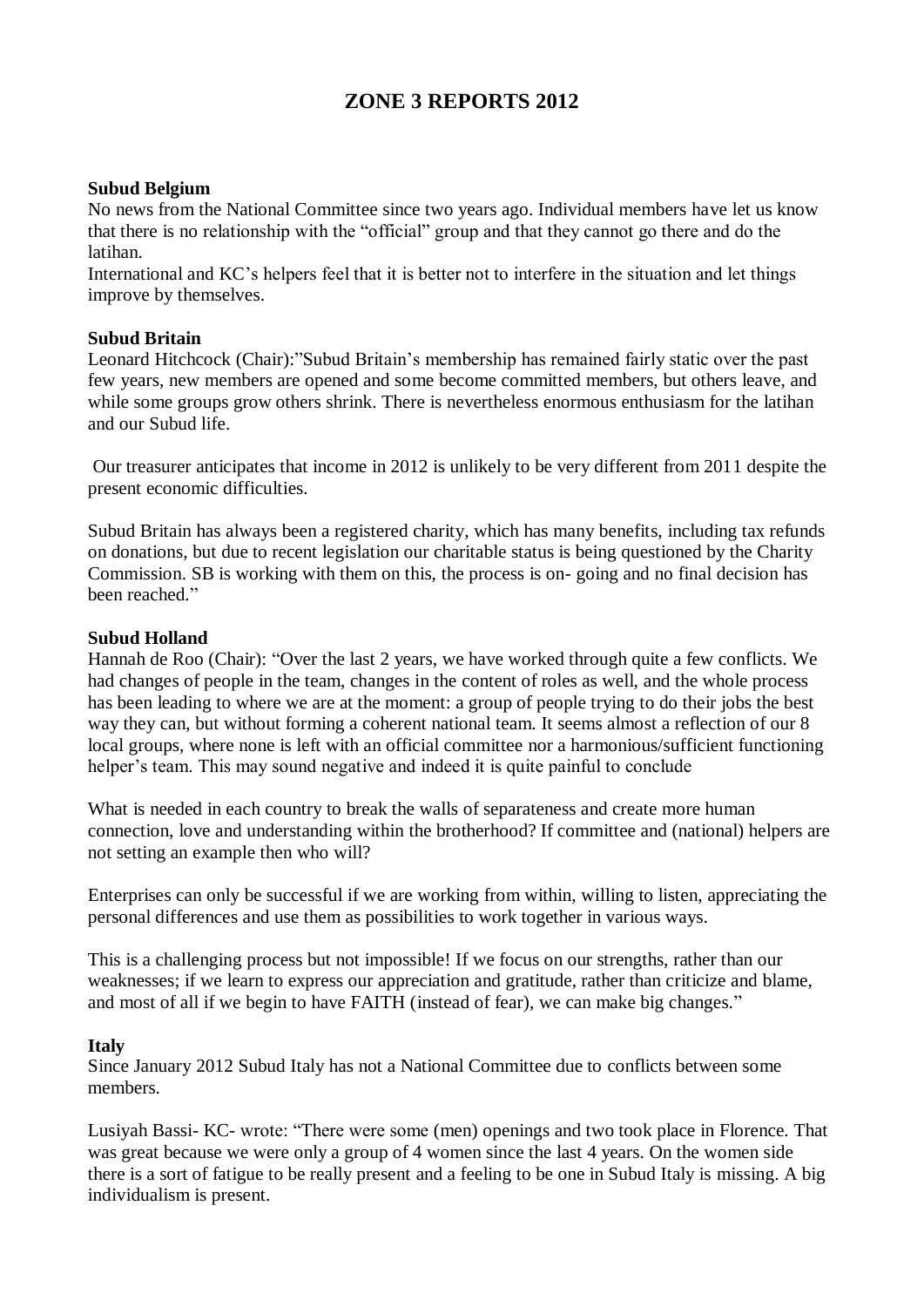Nobody seems concerned that we are without a president or committee since 5 months ago and I believe that this situation is one of the causes of lack of unity."

## **Ireland**

Michael Heaslip (Chair): Membership list shows - 23 women and 16 men - Total 39. A few new members opened this past 12 months.

Of this total 20 are helpers though not all active as helpers

Enterprise - Endeavour Aide, with about 30 shareholders, and majority owned by Irish Subud members continues to support enterprise start ups and expansion worldwide though to a limited extent.

# **France**

George Ivanoff (Chair): "Very few people are willing to take on committee roles, and only 2 of our groups have a Chairman and a committee.

There is a strong feeling of apathy towards the organisation.

As in most other countries, the state of Subud life and the latihan is not really meeting the needs and the expectations of the members at present in France."

## **Spain**

Lucas Quero (Chair): Experience and feeling of our members is showing us that representation at International levels as well a solid organization doesn't make Subud grow. On the contrary, too much organization may be negative and may separate us from the spiritual meaning of Subud.

Let's focus on the groups as the basis for the development of Subud and Subud Projects.

Proposal: to have a Gathering in Poio 2013 and to host the next Zone 3 meeting

## **Portugal**

Miguel Bothelo on belhalf of Muchtar Martins (who could not assist) said that the youth in Subud Portugal is very active now and that little by little Subud Portugal is "awaken" again. The youth is repairing the building in Bucelas and they would like the help of other people. They are planning to have a youth camp in 2012.

There is a request to WSA about to have an arbitrator to help in cases as the one which happed in Lisbon years ago and causes a big suffering between the members.

# **Zone 3 meeting**

From 31st May to  $1<sup>st</sup>$  June we meet in a beautiful place called: Monastery Beukenhof in Biezenmortel, Holland. About 40 people were present. Unfortunately no one rep. from Subud Belgium and Subud Italy could come.

Once again the slogan of our meeting was "Back to Basics" and since the beginning we all felt the need to be in this wonderful space for grace which allows us to talk from our inner, respecting each other without interruptions and without criticisms.

In such nice and harmonious space and being aware that most of the countries reports reflected that the members are asking for a reality in their kejiwaan life, the first day was dedicated to test about what is the "need" of our members and how can both the helpers and the committees can serve that needs.

We also test again about the reality of our different roles.